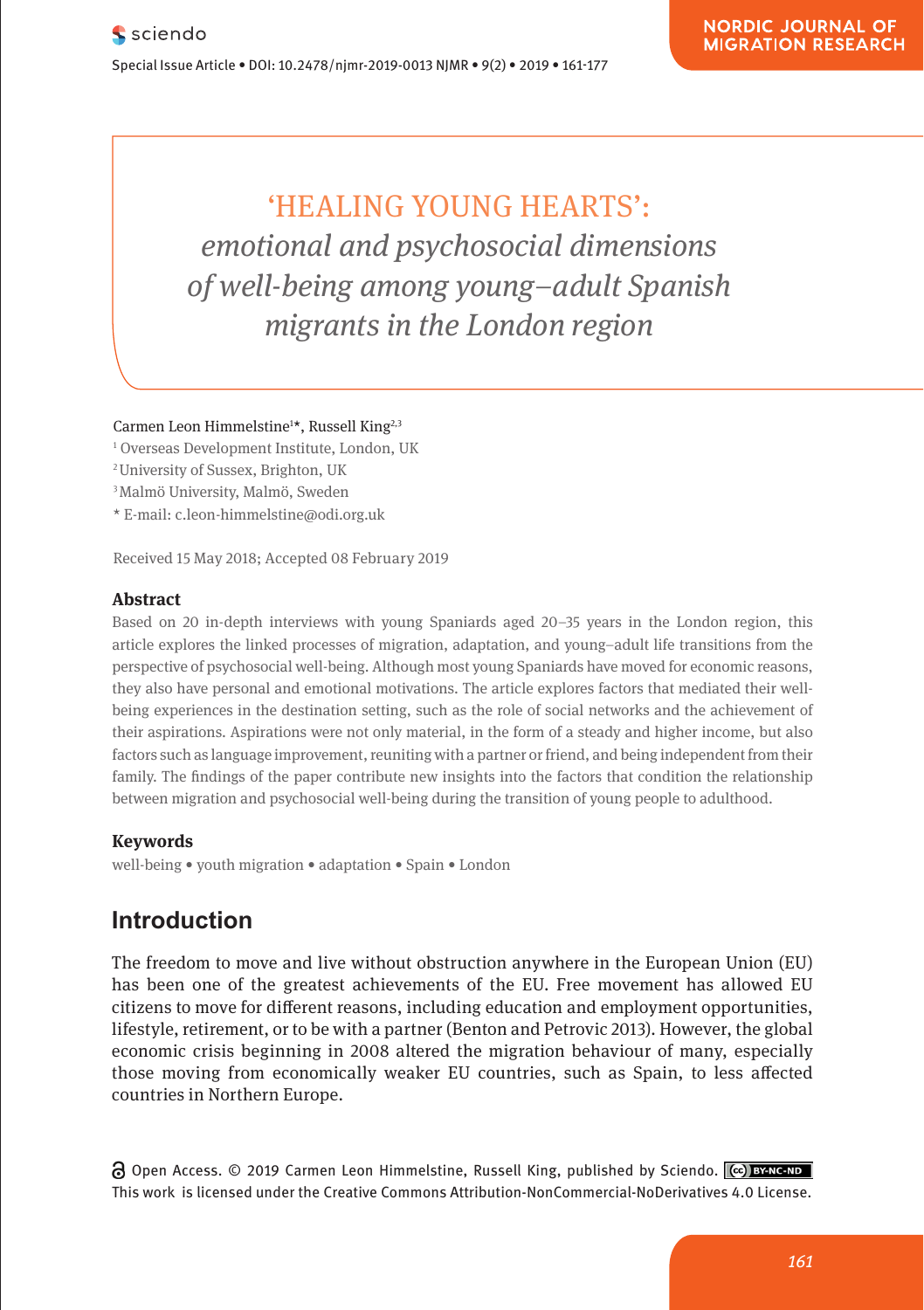The crisis provides part of the macrostructural context behind the evidence presented in this paper, which looks at the migration motivations, adaptation processes, and wellbeing of young Spaniards in the United Kingdom. Their emigration after the economic crisis was not surprising; the unemployment rate of those aged <25 years in Spain rose to a peak of 55% in 2013. Although the rate dropped to 44% by 2016, this remains far above the level of 18% before the crisis (Eurostat 2016).

The United Kingdom has been the main destination for young Spaniards who migrated after the economic crisis (Gonzalez-Ferrer 2013; INJUVE 2014). These migrants mostly belong to middle-class families; a majority have completed tertiary education (Jendrissek 2016; Nijhoff & Gordano 2017; Pumares 2017). The scale of the arrivals can be reflected in National Insurance Number (NINo) registrations published by the Department of Work and Pensions (2017), which show annual rates in excess of 40,000 per year over the period of 2013–2017.

Existing literature on the recent migration of young Spaniards to the UK has focused on their economic motivations (Rubio 2013; INJUVE 2014; Dominguez-Mujica, Diaz-Hernandez & Parreño-Castellano 2016; Jendrissek 2016; Pumares 2017). Very few studies have explored the adaptation process of these migrants, their sense of belonging, and the factors that mediate their psychosocial well-being (Elgorriaga, Ibabe & Arnoso 2016; Vallejo-Martin 2017). This paper seeks to address this gap. Although we acknowledge that most Spaniards have moved for economic reasons, our main aim is to explore the personal and emotional dimensions of this migration. We tackle the following research question: in the context of the post-2008 Spanish economic crisis, how can the linked processes of migration, adaptation to life in the UK, and young–adult life transitions be understood from the perspective of psychosocial well-being? After an initial methodological section, the article includes a theoretical discussion on the relationship between migration and psychosocial well-being. Then, it analyses young–adult life transitions and the adaptation process of the participant sample in the UK. Finally, it explores the aspects of psychosocial well-being and ill-being that characterise their migration experience, paying attention to differences between three subsample groups – students, high-skilled workers, and lower-skilled employees. The conclusion highlights key findings, summarises similarities and differences across the threefold participant sample, and suggests future lines of research.

### **Data and methods**

Between November 2015 and March 2016, 20 semistructured interviews with Spanish migrants were conducted in London and Brighton, a coastal city in the South of England, as part of the 'YMOBILITY' project on new European youth migrations.<sup>1</sup> The sample was stratified into three categories as follows: high-skilled, low-skilled, and students. This is important since the recent literature on Spanish migration cited above has mainly focused on the experience of high-skilled migrants, overlooking the experiences of other groups. The participants were aged 20–35 years; most had been in the UK for several years, only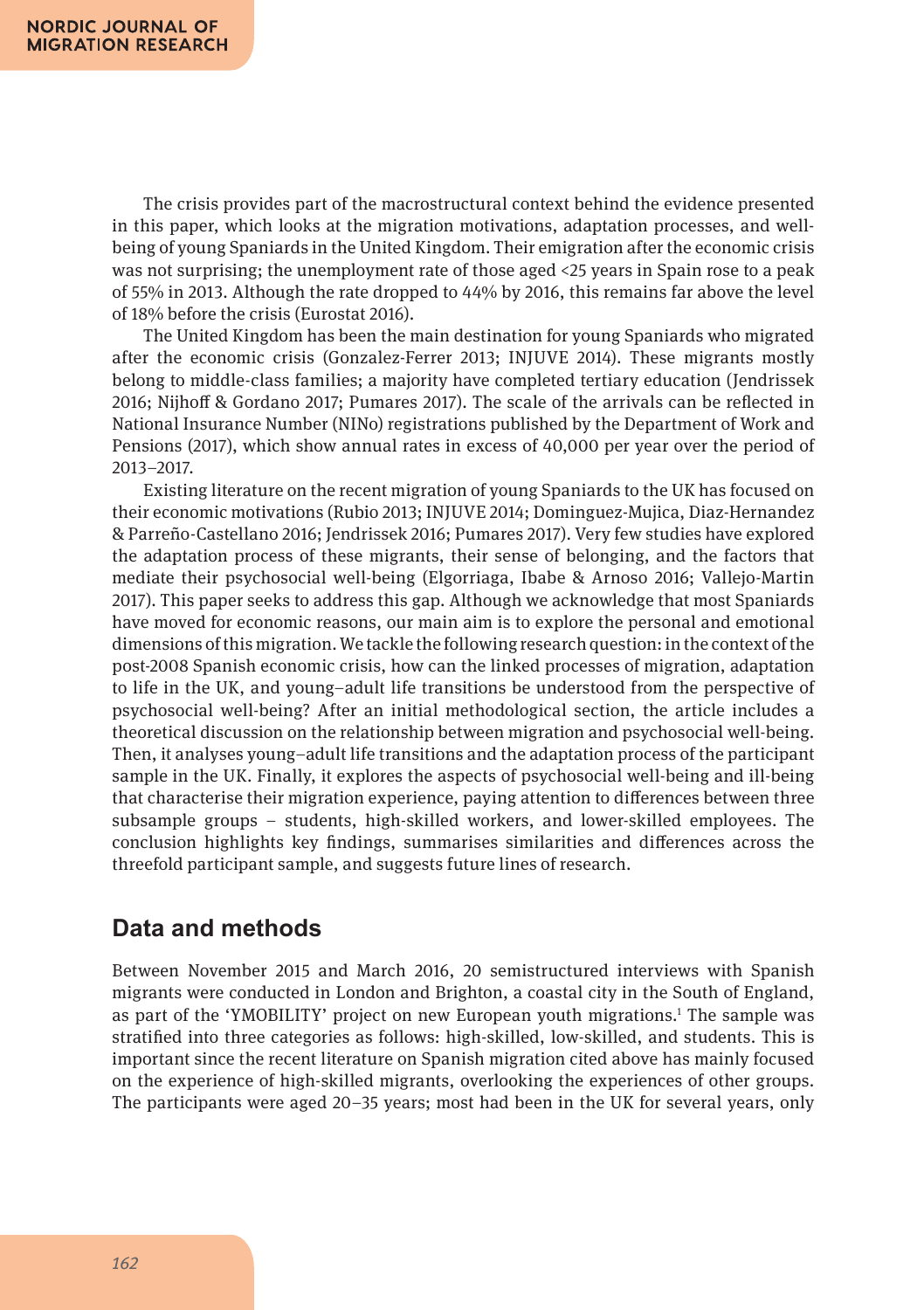three had arrived within the previous year. An approximate gender balance across all three categories was achieved.

Recruitment of participants was done through three different means as follows: the authors' social networks; online media, mainly Facebook; and frequenting places that were known for their employment of Spaniards, mainly cafes, stores, and restaurants. Interviews were in Spanish and varied in length between 50 minutes and 1 hour 20 minutes. Following a life-course perspective (Kulu & Milewski 2007), the interviews chronicled the context leading up to migration, and what happened after, with questions grouped around family background, migration motivations, employment, life satisfaction, feelings of belonging, social life, and future plans. To explore the complex notion of belonging, we asked questions such as 'where do you feel you most belong?' and 'where is home from you?', not only prompting on different geographical spaces such as city, region, country of origin and country of destination but also enquiring about specific ethnic or other group identification, any sense of European identity, or being a 'citizen of the world'. Interviews followed standard ethical procedure: obtaining each participant's written or oral consent, permission to be recorded etc. The recordings were transcribed and translated to English for analysis. Names are pseudonyms.

## **Understanding the linkages between migration and psychosocial well-being**

Previous studies have highlighted the role of well-being in the migration process from a range of perspectives, including psychology (Bhugra 2004; Bak-Klimek *et al*. 2015), education (Dodge *et al*. 2012), and the interdisciplinary fields of migration studies and development studies (Wright 2012; Vathi 2017). A parallel but closely interconnected discourse arises from the so-called 'emotional turn' in migration studies (Gray 2008; Boccagni & Baldassar 2015; Svašek 2010), within which we also draw attention to the notion of 'emotional capital' (Cottingham 2016). Nevertheless, the literature is still unclear on how to define, understand, and measure well-being (Dodge *et al*. 2012). For example, Wright (2012) considered that human well-being consists of three interconnected dimensions as follows: material (living standards and income), perceptual or subjective (identity issues, norms, and psychological states), and relational (personal and social relationships). Similarly, the International Organization for Migration (IOM 2013) identifies career, social connections, income, personal economics, and community as the main factors affecting well-being. The IOM's approach demonstrates how the macrostructural context of the Spanish economic crisis is enmeshed with individual experiences. Clearly, the well-being of migrants is multidimensional – not only related to incomes and material items but also comprising a strong personal, emotional dimension, including the migrant's relationships with others in the new setting (Wright 2012; Boccagni & Baldassar 2015; Vathi 2017). Indeed, the literature suggests that aspects of subjective well-being, such as achievement of migration expectations, social networks, and personal attitudes such as optimism, resilience, or confidence, can ultimately have a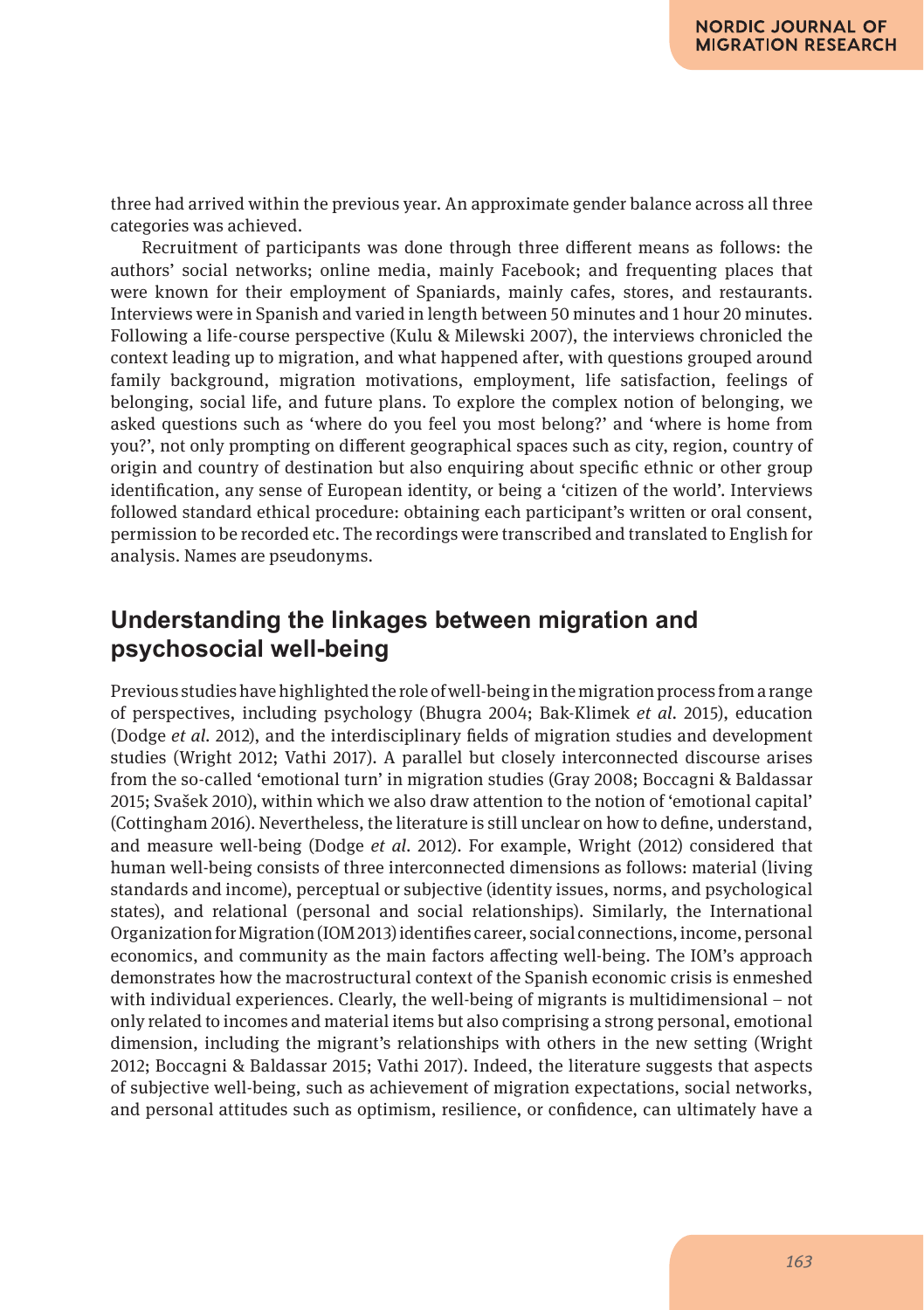stronger effect on well-being than objective factors such as income or sociodemographic characteristics (Bak-Klimek *et al*. 2015; Elgorriaga, Ibabe & Arnoso 2016).

Nevertheless, issues of *psychosocial* well-being are frequently ignored in migration studies. We take Vathi's (2017: 5) definition and understand psychosocial well-being as *'*a person-centred concept that emphasises the value of interactions and social and emotional consonance, and individual experience'. Vathi thereby includes emotions as a fundamentally constitutive part of psychosocial well-being, as is further argued by authors driving the 'emotional turn'. Indeed, in the opinion of Boccagni and Baldassar (2015: 77), 'failing to factor in emotions leaves out at least half the story and risks over-simplified analysis'. Along with Cottingham (2016: 451), we view emotional capital as a form of embodied cultural capital that involves 'emotion-specific, trans-situational resources that individuals activate in distinct fields', including the 'trans-situational field' of migration.

The period of adaptation in the receiving country is of great importance for migrants as this stage may exacerbate or alleviate feelings of stress and well-being, including the extent to which they feel they belong in the host society. The adaptation process requires learning the unwritten norms of the new settings and incorporating these with the identity of the migrant and his or her changing expectations (Huot, Dodson & Rudman 2014). Exploring emotions and well-being during the adaptation period provides a more multidimensional understanding of the integration of the migrant in the host country, including their sense of belonging there (Boccagni & Baldassar 2015). Previous research has identified the various factors that influence the adaptation period, including cultural aspects of the host country, language knowledge, religion, economic hardship, educational level, occupational trajectory, perceived discrimination, fulfilment of migration expectations, and social support (see, *inter alia*, Mähönen, Leinonen & Jasinskaja-Lahti 2013; Bak-Klimek *et al*. 2015; Elgorriaga, Ibabe & Arnoso 2016). Adaptation and belonging might also depend on the difference between the two cultures and willingness of the individual to change (Bhugra 2004). Characteristics of the migrant, such as age, gender, legal status, ethnicity, and their multiple intersections, also play an important role in how individuals experience their psychosocial well-being during the different stages of migration (Bhugra 2004; Vathi 2017).

Age is particularly relevant, but age is a plastic concept; less about a given figure and more about change and transition. To date, few studies have focused on youth–adult transitions in a migratory context. If young people are more likely to flexibly adapt to their new settings, this probably means that they are more easily able to negotiate their emotional sense of belonging in their destinations. Belonging can be understood as 'a feeling of being at home', where migrants build an attachment to their new settings over time (Huot, Dodson & Rudman 2014). Therefore, the linkages between youth migration and psychosocial well-being cannot be explored separately from feelings of adaptation and belonging. Nevertheless, defining where 'home' is turns out to be one of the fundamental existential predicaments of the overall migration experience (Rapport 1998). As we will show, the linkages between migration and psychosocial well-being are non-linear for migrants and difficult to predict. They are experienced differently according to migrants' individual characteristics and are conditioned not only by context and circumstances but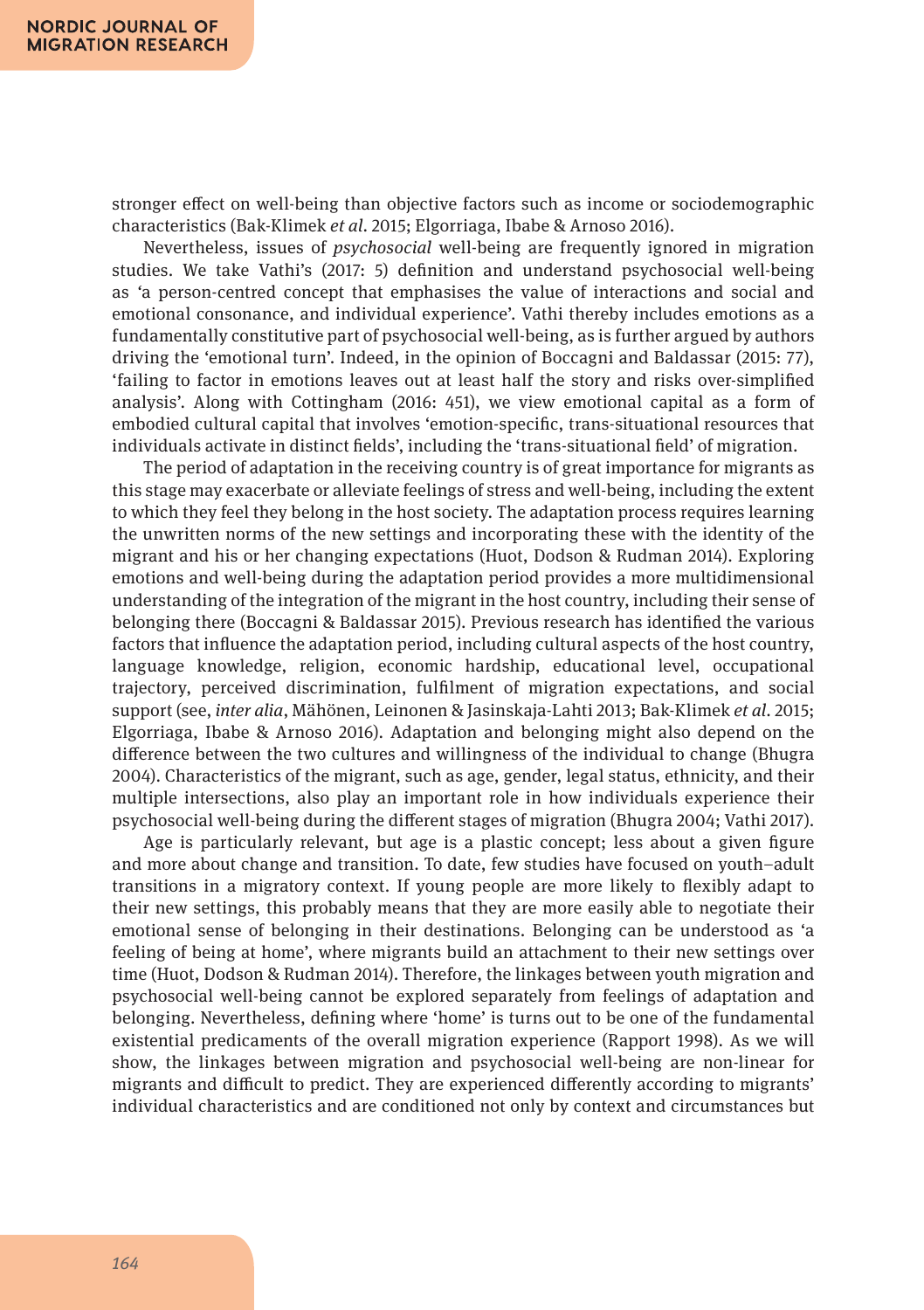also by structural factors that policy-makers in both sending and receiving countries should address if they are interested in enhancing the psychosocial well-being of their populations.

Furthermore, young people's aspirations to enhance their experiences in the fields of education and work, and thus their successful transition to adulthood, are what frequently drive their migration decisions. The role of the migration project in the achievement of these aspirations can be explained by life-course theory (Kulu & Milewski 2007). This approach advocates the utility of examining life trajectories of individuals to reveal the meaning individuals make of their lives in their movements between various statuses and roles at various times. The decision to migrate for our participants was framed by different life milestones that were important in their transition from youth to adulthood, such as their desire to reunite with a partner, or to achieve economic independence, emotional stability, or career and personal satisfaction. Their ability to achieve (or not) these expectations affected positively or negatively their psychosocial well-being in the UK.

## **Young–adult life transitions and life in the UK**

Echoing the findings of other studies on Spanish migration to the UK cited earlier, our participants vividly described the worsening of their economic and living conditions in Spain after the recession. Precarious jobs, unpaid internships, or long periods of unemployment drove their decision to migrate, supported by the stories of friends or relatives who improved their economic situation in the UK. Migration was the result of a collective feeling of national failure (Dominguez-Mujica, Diaz-Hernandez & Parreño-Castellano 2016; Jendrissek 2016). Yet, participants migrated to the UK for multiple interconnected reasons beyond income. The search for a higher quality of life, geographical proximity, joining a partner, the availability of social networks, or the desire to escape from difficult personal situations were all part of individuals' decision-making. Lucia, a high-skilled migrant who left her job as marketing consultant, was a typical case:

I had a partner at that time but we broke up and I didn't have anything fixed in Barcelona; I could work from home or from any other place. I had a very good friend who was living in England and she encouraged me to come here...it was a bit of a crazy decision, it was not planned at all, it was like 'now or never', so I packed my suitcase and I arrived... I didn't come with a specific reason like trying to find a job or anything like that, it was only the need to make a change, and that I wanted to have a different experience by living here ... (29, high-skilled, London, 2 years in the UK)

Lucia's account demonstrates that age, together with her high-skilled, 'single' status, creates a more flexible state of life, and so she is able to take individualistic, spontaneous decisions, without having to take into consideration the needs of others, such as a spouse or children. Her statement demonstrates the emplacement of migration in young–adult transitions and its intrinsic function for the development of a project of self-fulfilment, as another research on youth migration to the UK has indicated (King *et al*. 2014). One common view in the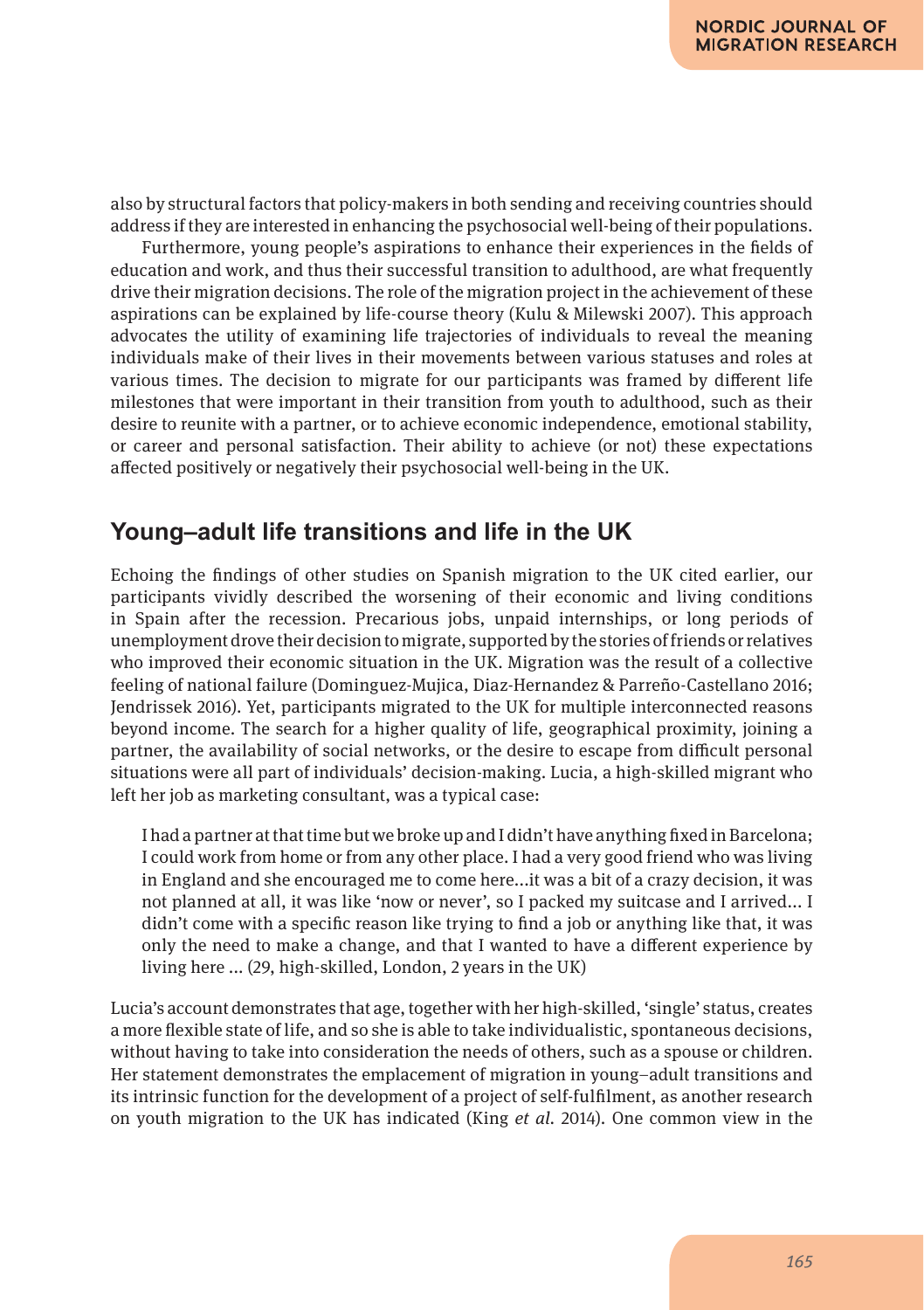narratives of participants was that time spent in the UK was not only seen as a means to avoid the recession in Spain but also as an opportunity to actively invest in the acquisition of human capital such as work experience, enrolment in post-graduate education, and English language courses (see also Rubio 2013; Dominguez-Mujica, Diaz-Hernandez & Parreño-Castellano 2016; Jendrissek 2016; Pumares 2017). However, as is demonstrated by the abovementioned quote, migration was as much about 'making a change', moving on in life, and 'healing the heart' after a relationship break-up. Thus, migration was perceived as a 'rite of passage' to adulthood in part not only to avoid economic constraints but also to experience how it is to live abroad and to achieve personal growth as a newly single person. This fits in with other research studies on Spanish youth who migrated to Germany, also in the context of the economic crisis (Glorius 2016), and with research on Spanish 'crisis migration' to Norway, where migrants' emplacement in the Norwegian context leads to a process of 'grounding' and personal maturation (Bygnes & Erdal 2017).

One of the more dramatic cases of personal, emotional factors behind young Spaniards' decision-making is Andres, whose long narrative extract below combines the structural dimension of unemployment with some tragic personal and family circumstances:

For me, it was the personal situation more than anything... I started to go out with my girlfriend, the only long-term relationship I ever had, when I was 18 years old... she was my best friend since we were 12... We split up when I was 28. My father was battling cancer for some years... and he had to stop working in July 2011; 15 days later he was in a wheelchair... At that time I did not have a job so I decided to help my mother look after him... He was a very big person, so you can imagine what it was like lifting him from the bed... to give him a bath... you need physical strength... My girlfriend did not understand, and it was over... I broke up with her in September 2011, and my dad died in December... I was devastated, destroyed... Then I started to recover slowly... and I heard about a Leonardo scholarship from the local town council... I applied to go to Dublin as my first choice but they sent me to Lisbon for three-four months... and when I returned my mother was really bad so I decided to help her recover and cheer her up... but after some months I saw there was no way I could do that... she only wanted to continue with her mourning, and we were arguing all the time.

#### [...]

I had a friend here in England, a friend from high school, and he said 'come here'... and so I had this opportunity to find a job in whatever I could do, and I found a job on the third day... I started work, found a room, started to meet people, and now here I am (32, low-skilled, Brighton, 2 years in the UK).

With regard to the adaptation process, participants highlighted certain personality characteristics that facilitated this stage, including becoming more open-minded (non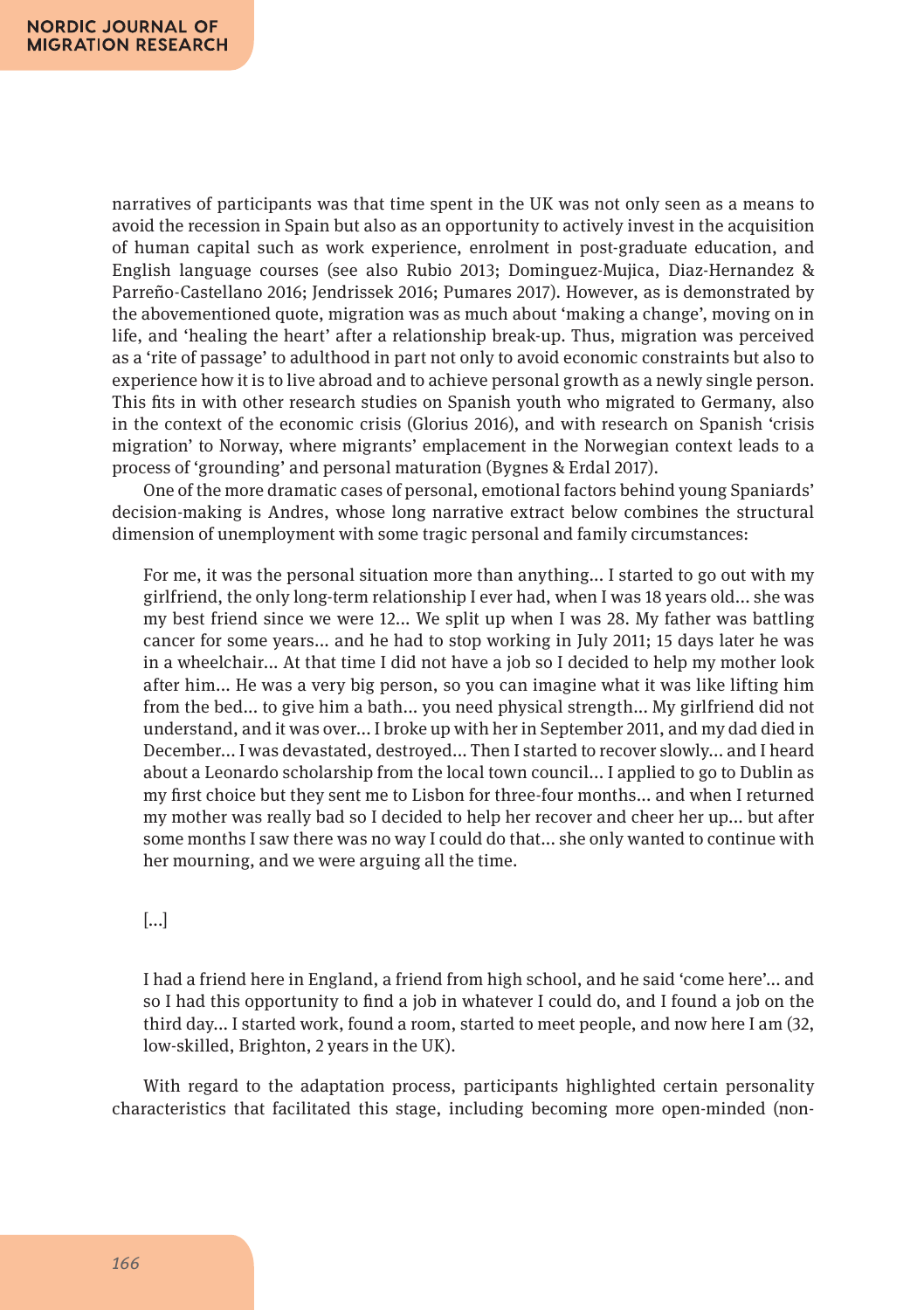judgemental, tolerant), adventurous and persevering, being detached from home, and being more ambitious than their peers who stayed in Spain 'passing the time' living with their parents. One factor that materially helped the process of adaptation was the availability of family financial support. Approximately half the participants (including both students and working migrants) received 'reverse remittances' (see also Nijhoff & Gordano 2017) from their parents to pay for their initial expenses until they settled down or to see them through periods of unemployment. In the case of students, some continued receiving regular parental support to cover their costs. This emphasises the transitional nature of migration. Young Spaniards aspired to transit to adulthood through migration; yet many still depended on their parents to achieve this. While this gave them a feeling of security in their process of adaptation, those who no longer needed to ask for money reported feeling more emotionally stable and independent.

Spaniards from all three categories mentioned feelings of missing home, the food and weather, the differences between the Spanish and English culture, and initial difficulties with the language as the main difficulties during their adaptation period. Those who expressed feelings of attachment to their new settings also described having fewer emotional ties to Spain and included those who were not satisfied with their lives in Spain and perceived more advantages than disadvantages in their migration decision. However, perceptions of psychosocial well-being and belonging during the adaptation stage differed between the three categories. Students described having a less difficult time. Although they often struggled to adapt to the new academic system, their host universities supported them to find accommodation, improve the language, meet new people, find part-time jobs, and adjust to the culture. PhD student Cristina described her experience as follows:

I have been very supported by the university so it has been easy. I have had the luck that all the British people that I have met are very open-minded and have never judged me because I'm a migrant... Also as a student there are no big responsibilities, I am living here but I am living like a student so I haven't felt the complete weight of the English culture because we are in the university with people from all over the world and it has been fun (28, student, London, 4 years in the UK).

In the case of Spaniards who migrated to the UK for work purposes, the difficulties to find a job and suitable accommodation – especially for those living in London – were the most frequently mentioned factors affecting their adaptation and well-being. High-skilled migrants were in a better position than low-skilled because they usually had previous migration experience, either in the UK or elsewhere, which helped them to adapt to their new settings. They reported having already developed important skills such as confidence, adaptability to new situations, ability to communicate with people from different cultures, resilience, and an 'instinct of surviving' in a new country. These types of skills resonate with the notion of emotional capital, 'a tripartite concept composed of emotion-based knowledge, management skills, and capacities to feel that links self-processes and resources to group membership and social location' (Cottingham 2016: 452). Likewise, most of them had savings and a reasonable level of English that helped them with their initial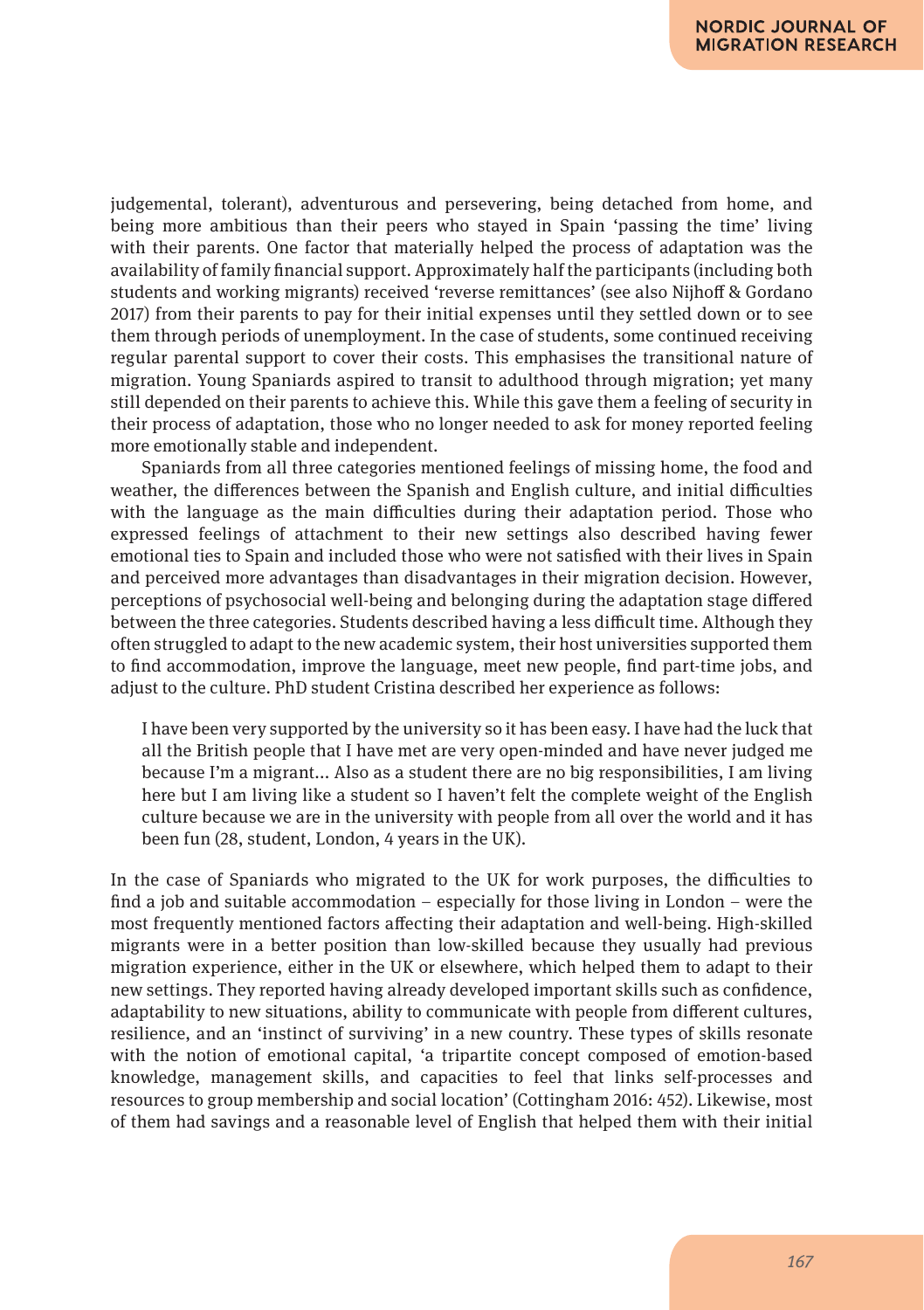expenses until they found a job, accommodation, and settled down in their destinations: findings that are consonant with those of Elgorriaga, Ibabe & Arnoso (2016) in their study of high-skilled Spaniards in the UK.

However, most high-skilled participants took low-status jobs on arrival, mainly in the hospitality sector. Although these jobs enabled them to pay initial expenses and were considered a step towards more qualified jobs, participants felt frustrated, dissatisfied, and sometimes ashamed. This was the case of Gabriela, a law graduate who took a waitressing job on her arrival:

Before I came I thought that, as I was young and with a degree, with a good level of English, and open-minded, it was going to be easier. But I couldn't find a job. I sent CVs to Law firms and I didn't succeed, so I thought 'I have to find any kind of job' and I found a job as a waitress. My parents didn't take it very well because they thought 'you are a lawyer but you work as a waitress in London, come back to Spain'. It was like... not humiliating but, you know, I had a bad time because I thought I could do better than what I was doing (27, high-skilled, London, 3 years in the UK).

This finding confirms the results of Vallejo-Martin (2017) who argued that high-skilled Spanish migrants working in jobs below their qualifications experience higher levels of 'illbeing', including emotional exhaustion, pessimism, and lower perceptions of professional value. Not meeting initial employment aspirations can lead to feelings of failure and frustration (Bhugra 2004). But in most cases this was a temporary phase until a better job was found, usually as a result of an improved fluency in English and a better understanding of how the job recruitment system works (Jendrissek 2016).

The low-skilled migrants reported speaking little English and depending more on their personality traits, especially being sociable and adaptable to new situations. Most of the low-skilled migrants arrived with no or very little savings, but soon found jobs, mainly in the hospitality sector. Low-skilled migrants depended heavily on other Spaniards during their arrival in order to open bank accounts, find jobs and accommodation, as Andres demonstrated that:

I came here and spoke some English but did not know how to apply for a job or to ask for a National Insurance number, so my friend had to call because I was nervous... Also, to find a job he told me to go to the Pier [a major tourist attraction on Brighton beach] so I started working at the Pier and I had a very good time, started to meet more Spaniards, to have a life, especially at night [laughs]. There I met my housemates who are now my family.

These findings corroborate literature that suggests that social networks – especially those with co-ethnics – are significant predictors of high levels of well-being because they help migrants to acquire new resources and enhance their chances of coping successfully in difficult situations (Bak-Klimek *et al*. 2015; Mähönen, Leinonen & Jasinskaja-Lahti 2013). Although social networks were more significant for low-skilled Spaniards, they also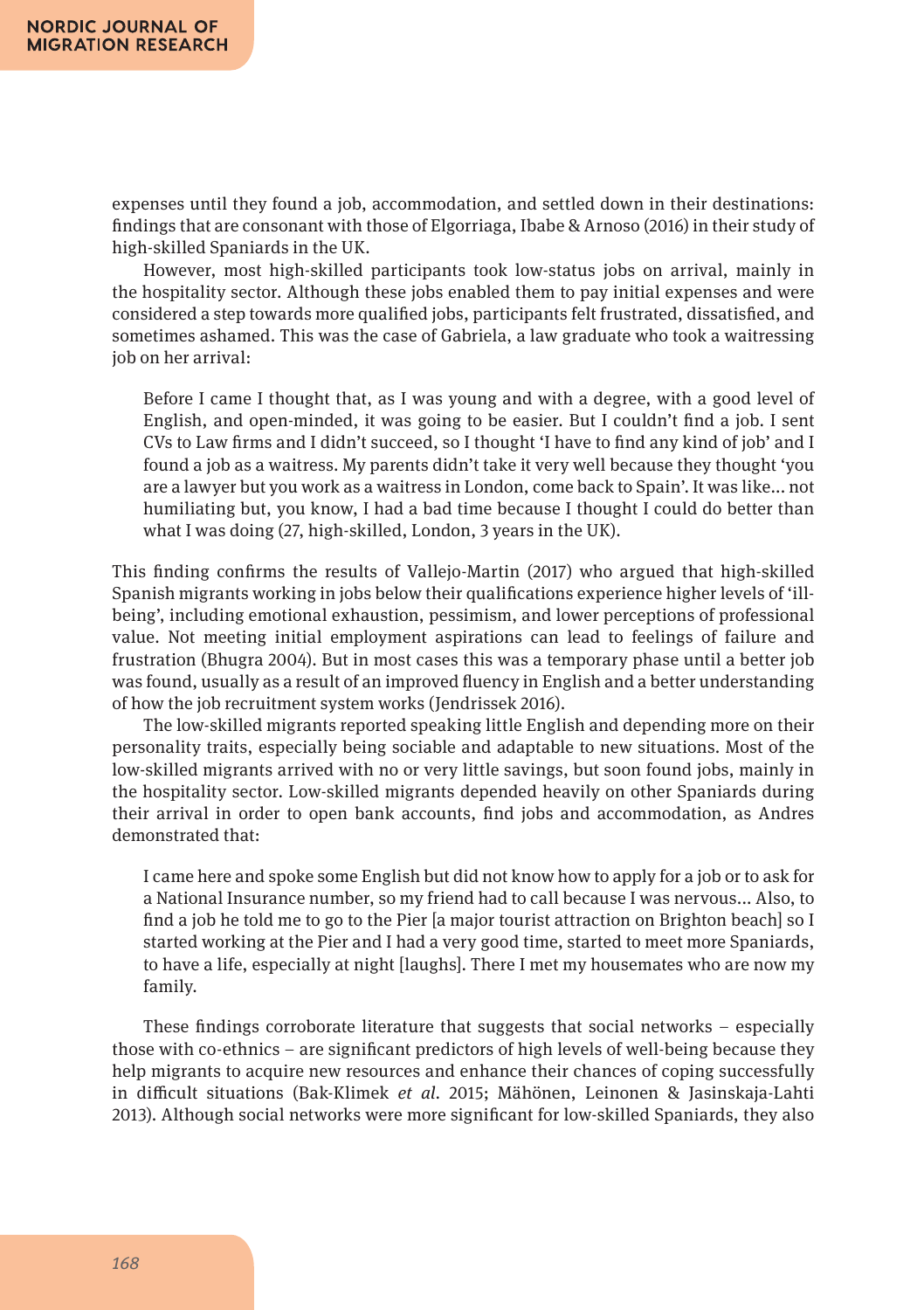played a crucial role during the adaptation process of the two other categories. As noted by Dominguez-Mujica, Diaz-Hernandez & Parreño-Castellano (2016), the social networks of Spaniards with other Spaniards are strong, which explains a smoother process of adaptation to living in the host country, even if it potentially delays deep social contacts with members of the 'native' population.<sup>2</sup> Hence the process of integration and belonging is two-dimensional: in the first instance, becoming a part of the local Spanish community; in a second moment, and more challenging, developing a fuller sense of belonging to the host society.

## **Aspects of psychosocial well-being and ill-being: progress and independence vs. disappointments and loneliness**

Our findings emphasise the importance of the achievement of expectations in the youth– adult transition for the well-being of Spaniards. Migration was the means to achieve the aspirations that they could not fulfil in Spain, especially at the time of economic crisis there. When expectations were achieved or surpassed, satisfaction with life in the UK increased. For example, leaving the house of their parents, moving in with their partners, or achieving economic independence, all made participants feel good and in a better situation than their peers in Spain. Alejandra explained that:

I feel good here because I am independent economically, I live in a flat with my partner and we are totally independent and do whatever we want, we have economic independence. [Through migrating] I could achieve an independent life, to be able to leave my parents' nest, to live by myself (25, high-skilled, Brighton, 3 years in the UK)

The migration experience was satisfying on an individual level because participants felt they became more mature and responsible. They enjoyed new experiences that they could not have had at home, they left their comfort zone, increased their self-confidence, and 'grew up' as persons. Note how many times Alejandra says the word 'independent' in the abovementioned quote, whereas in Spain she could not afford to live by herself as she was only working part-time. By contrast, when migration expectations were not achieved or plans did not go as expected, participants expressed ill-being. One example comes from Ines, who was unemployed in Spain and wants to work in the film industry:

Right now I feel completely unsatisfied... the problem is that I am trying to find a job. I have gained work experience as a fitness instructor but I think it's time now to jump into film in a more stable way. My social life is zero in general... I also don't have stable accommodation because the prices are extremely high, so I share a house, something that I'm not used to (31, low-skilled, London, 4 years in the UK).

Time will tell if Ines will achieve her 'dream job' but, with only a high-school diploma and still imperfect English, her chances in this extremely competitive sector are probably slim.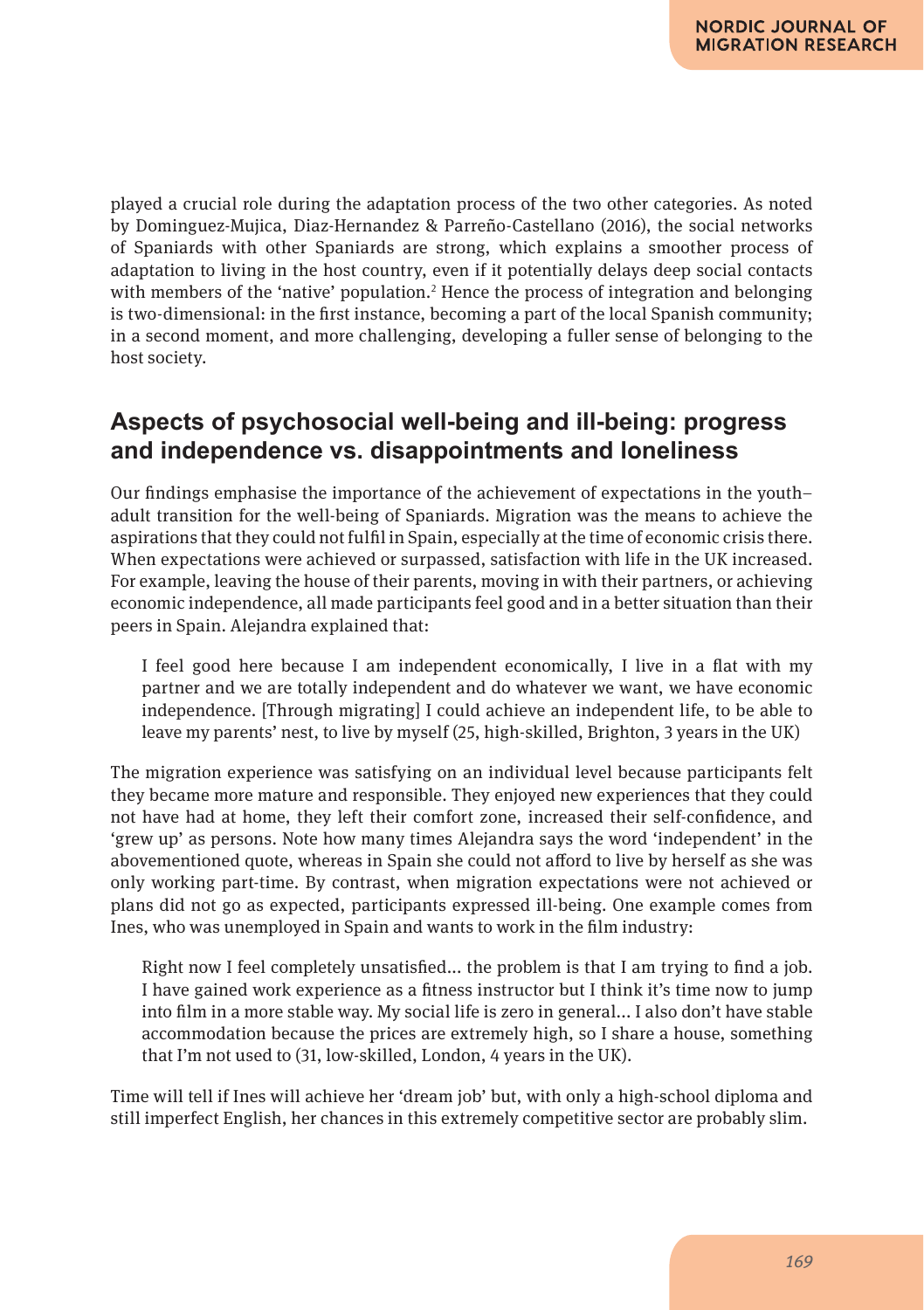Our findings suggest that, when informants perceived that they were on the road to achieving their expectations, the migration project is temporally extended. These feelings are accompanied by increased confidence and contemplation of new goals vital to their transitions to adulthood. Andres described this in the following way:

I consider I am working on my future here and all the efforts I am making will return to me at some future time... Here you feel more valued, more useful; it depends on the life-project one has, but in my case my goal now is to have a family. In Spain my future was zero, here I have a different perspective, I have new goals... Here my work is a tool to make money so I can bring someone into the world, having a more stable life...

While achievement of aspirations led to feelings of independence, social networks were still important for young migrants. Family separation, language barriers, longdistance relationships, and the inability to establish solid friendships created feelings of loneliness. Friends and relatives from Spain who were resident in the UK or who visited regularly contributed to the well-being of the participants because they provided emotional support and reduced feelings of isolation. This too echoes the findings of other studies (King *et al*. 2014; Palmer 2012). Although our participants interacted and socialised with other nationalities, most considered that their closest friends were Spaniards because there was no language or cultural barrier. Likewise, social media such as Facebook groups were an important tool that enabled them to exchange information, find jobs, ask questions, and get support when needed. Miriam, who came as an Erasmus student and worked part-time as shop assistant, narrated that:

There are many people like me who are constantly looking at that group on Facebook. For example, if you want to buy something that you need for your everyday life and you don't know where, you just ask and someone tells you, or if you have problems with the Underground, food, the weather, we say it there; if you have any problem that group is always going to be there and someone can help you, or if one day you want to have a coffee because you feel lonely, many people in that group are very helpful... (23, student, London, 8 months in the UK)

On another level, participants also recognised the downsides of migration and the factors that generated feelings of ill-being. Several emphasised high living costs. Although they all perceived that their economic situation improved, they did not necessarily consider that their quality of life was better. Health was another concern. Participants expressed dissatisfaction with the UK's National Health Service and preferred to return to Spain if they needed medical attention, as Gabriela explained that:

I was in shock because I saw it as very third world, very old; here I had never felt like a migrant until I got sick because you don't know where to go...then, this is not my country, they don't speak my language, I don't know how to say what is my problem... So in health topics here I don't feel comfortable, I don't trust them, I don't know which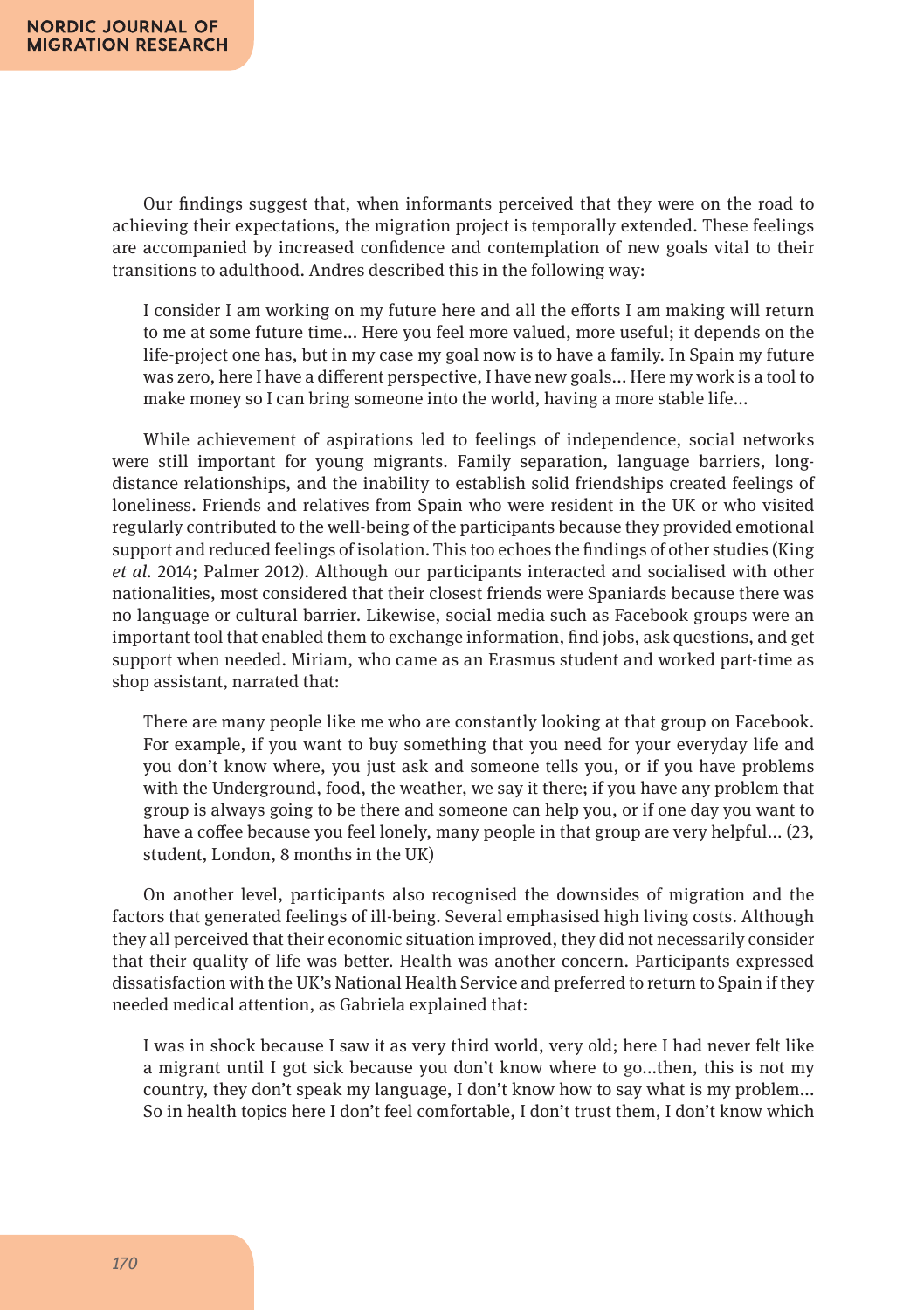doctor is good and which one is not, which hospital is good and so on. So I prefer that if there is anything I need, I will always go to Spain.

## **Comparing students, higher and lower skilled workers**

Overall, achievement of aspirations and feelings of belonging through social networks contributed to well-being, whereas high living costs, perceived failure of achievement, and feelings of vulnerability contributed to ill-being. However, experiences of well-being and ill-being differed between the three migrant categories. In these cases, 'skill' appears as a qualitative and graduated variable affecting the attainment of well-being, even if the categorisation of our sample into higher and lower skilled implies a dichotomous formulation.

Students were the group that expressed most satisfaction with their life and migration experience. They valued the opportunity to study in the UK at internationally renowned universities, and they reported acquiring new skills that they would have not learned in Spain, such as writing essays, delivering presentations, or conducting their own research. Students were more institutionally supported and were in a better position to improve their language skills and to establish new friendships because their universities provided them with the required spaces. They were less stressed with their financial situation because most of them had scholarships or were supported by their parents. Most of the student participants were not contemplating an immediate return to Spain after their studies because they saw more job opportunities and possibilities to achieve their goals in the UK. We quote again from Miriam:

I don't see myself at all returning to Spain because I would be living with my parents again without a job and I don't want to contemplate that possibility, I want to be independent.... I think I have better opportunities here than in Spain, so I am going to find a job that allows me to live, even if it's not my area, and meanwhile I will look for better opportunities.

Miriam's example reinforces the idea that moving abroad contributes to the transition of young people to a stage of more mature adulthood where economic independence and the development of a professional career are highly valued.

In the case of high-skilled Spaniards, the improvement of material and employment conditions were the key areas that positively influenced their well-being. This was the case of Julian who found a job in an environmental consultancy in London after his MSc in the UK: note that for him it was not the higher salary *per se* which was important, but the opportunities this gave for his passion for travelling.

The job part is what I most value here... the salaries in Spain are not like here... In my case, I can do things that probably in Spain I wouldn't do, such as travelling, I like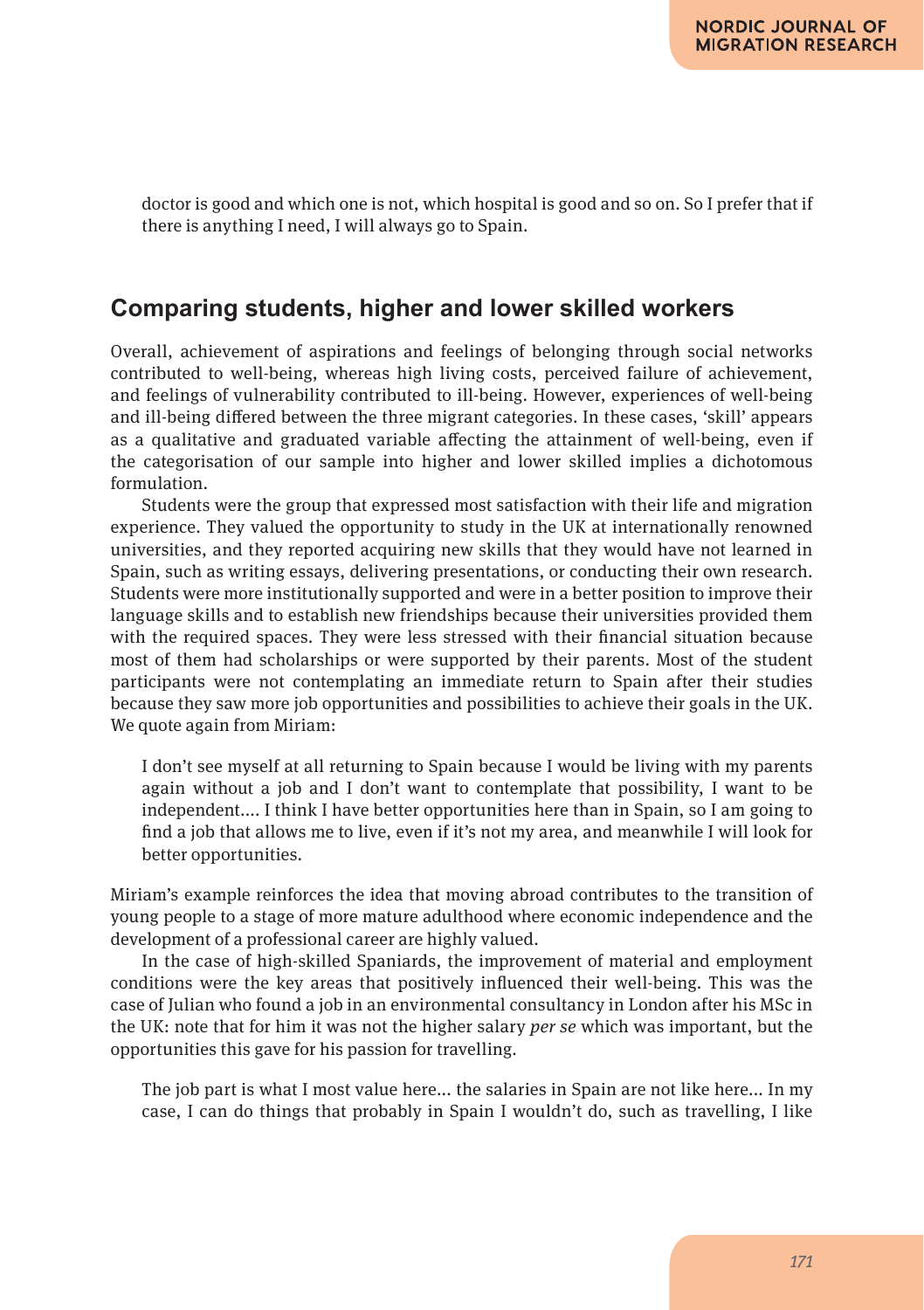travelling a lot, and I can allow myself to travel when I want, with some limits, but I don't have to worry whether if I can afford it or not (31, high-skilled, London, 7 years in the UK).

If in general high-skilled Spaniards considered that their material and job conditions improved, they did not describe their situation as luxurious (*cf.* Nijhoff & Gordano 2017). High-skilled migrants also highlighted their satisfaction with the workplace culture in the UK and their ability to grow professionally. They valued highly the experience of working not only with British people but also with colleagues from different countries; they could discuss a raise, get continuous feedback, and have a more equal relationship with their superiors. Although some high-skilled participants felt that they were under-rewarded compared to their British colleagues, on a broader front, they appreciated that they were improving their English and their knowledge, which would benefit them if they decided to migrate elsewhere or to return to Spain.

In the case of low-skilled Spaniards, most worked in the hospitality sector. Many were on insecure contracts, paid the minimum wage, and often worked more than eight hours a day or had more than one job to support their living costs. They experienced more economic difficulties than skilled migrants due to their lower salaries and they acknowledged that this was also due to their having arrived in the UK with minimal or no English. The experience of Julieta, who came to Brighton to improve her English and aimed to find a job as make-up artist, illustrates some of the typical circumstances of low-skilled migrants:

My salary depends on how many hours I work, so each week I have let's say 200 pounds and with that I can pay my accommodation and certain stuff, but if I don't work for a week I can't pay my accommodation, I can't pay the bus. I had to leave the English language school because I couldn't pay for it anymore, so... now my English got stuck and I feel bad ... (22, low-skilled, Brighton, 6 months in the UK).

Despite the unfavourable working conditions of low-skilled informants, they reported their life satisfaction in the UK as better than in Spain because their employment and material conditions improved. Ines, despite the dissatisfaction she reported earlier, highlights this improving relationship:

If I had stayed in Spain I think my income would be zero or minimum salary, with no possibilities to improve, because that's what happens in Spain, you don't have chances to do better, to progress... So in London, I see it like having all the advantages, an opportunity to work, to pay rent, a job that enables me to pay that. I have my own life whereas in Spain I had to get support from my parents, but now I am free, I rely on myself and I can do whatever I want. If I can go somewhere and can afford it, I just go...I have control of my life; in Spain it was impossible.

Low-skilled migrants also considered that they were acquiring new skills, including 'soft' social skills, or learning more about the hospitality sector. Like their high-skilled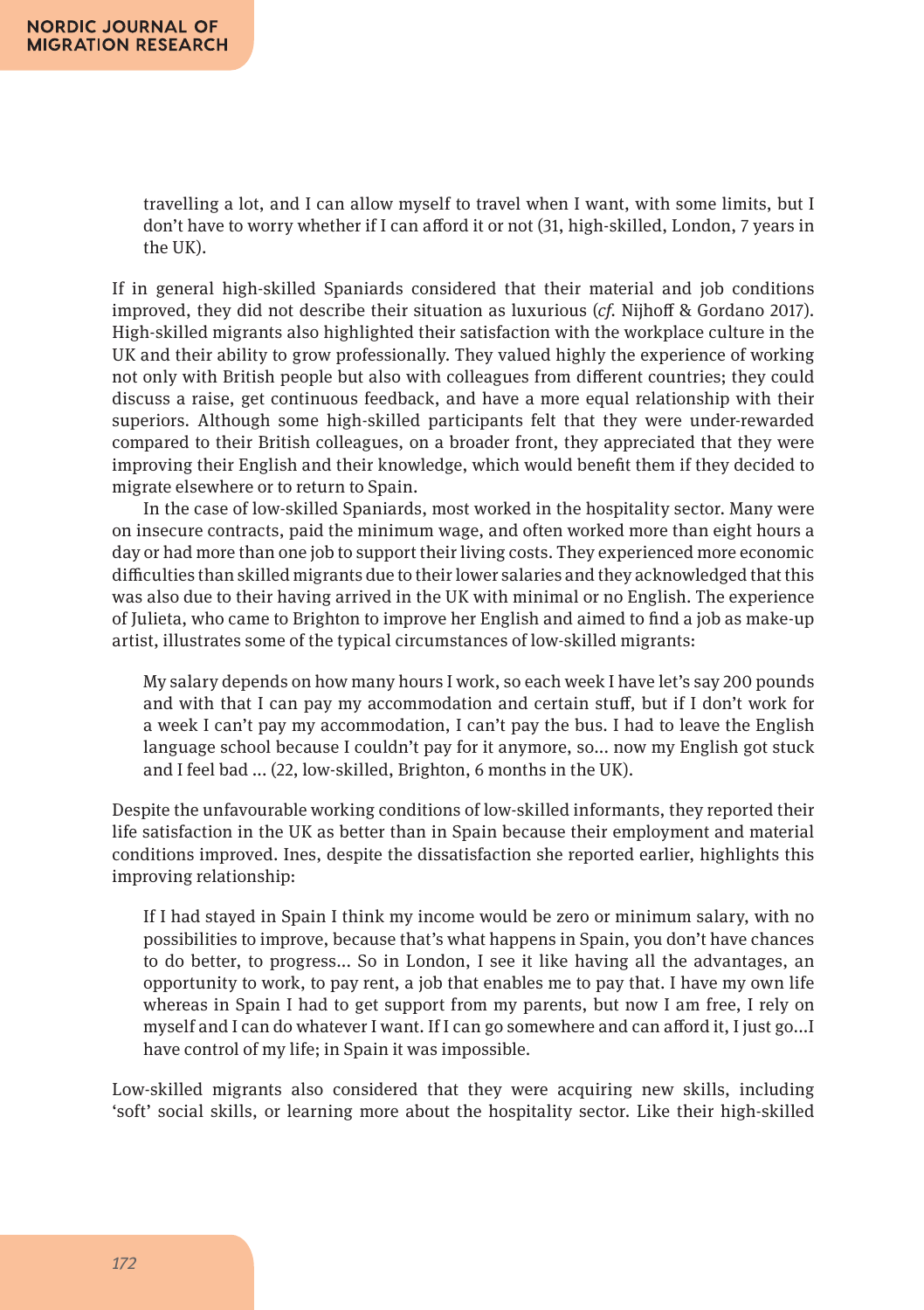counterparts, they also appreciated that they were improving their English and felt this would increase their employment opportunities, both in the UK and back in Spain.

## **Conclusion**

Moving beyond the importance of objective and material aspects of well-being, this paper has underlined the importance of the subjective and emotional spheres that shape the psychosocial well-being of young migrants in their transition to adulthood. We have done this by empirically examining three categories of Spanish migrants to London and Brighton: students, high-skilled, and low-skilled. In the case of high-skilled migrants and students, we included the trajectories of Spanish people who studied in the UK, as well as those who studied in Spain; those who completed internships and stayed to study; and those who migrated to study with the intention to stay and work.

The Spanish economic crisis emerged as an important factor influencing the initial decision-making of our participants. Nevertheless, this was not the only push factor, and London and Brighton were attractive destinations for multiple reasons beyond the economic and professional opportunities that they offer. Migration was perceived as a 'rite of passage' for participants, enabling them to achieve goals that were considered important in their young–adult transitions such as their desire to achieve personal and economic independence, to live with their partners, to escape from difficult personal situations, to study, to learn English, to live new experiences in new places, and to develop better career opportunities. Cultural factors were also part of the migration decision, as King *et al*. (2014) found in the case of other European youths – Germans, Italians and Latvians – living in London. Spaniards perceived their places of origin as traditional and closed-minded, whereas London and Brighton were cosmopolitan, multicultural, and offered enjoyable social and cultural events.

We also provided empirical evidence on the linked processes of adaptation and belonging of Spaniards in the UK. Participants faced challenges during their migration including feelings of loneliness, adjusting to the way of life, food, weather, and the language. Nevertheless, other factors facilitated their adaptation, especially the importance of social networks with other Spaniards and the availability (despite some ambivalent feelings) of reverse remittances.

However, the process of adaptation and perceptions of psychosocial well-being differed between the three categories of migrants. Students described a generally easy adaptation process, due to the support that they received from their universities. The evidence of the high-skilled and low-skilled migrants suggests that the social resources of migrants matter during the adaptation process. The adaptation of high-skilled migrants was facilitated by their previous migration experiences, knowledge of English, and availability of savings to cover initial expenses. Nevertheless, most of them had to work at least initially in lowstatus jobs that were rationalised as a step towards better-paid and qualified jobs, but that affected in the meantime their psychosocial well-being, as they felt frustrated, dissatisfied,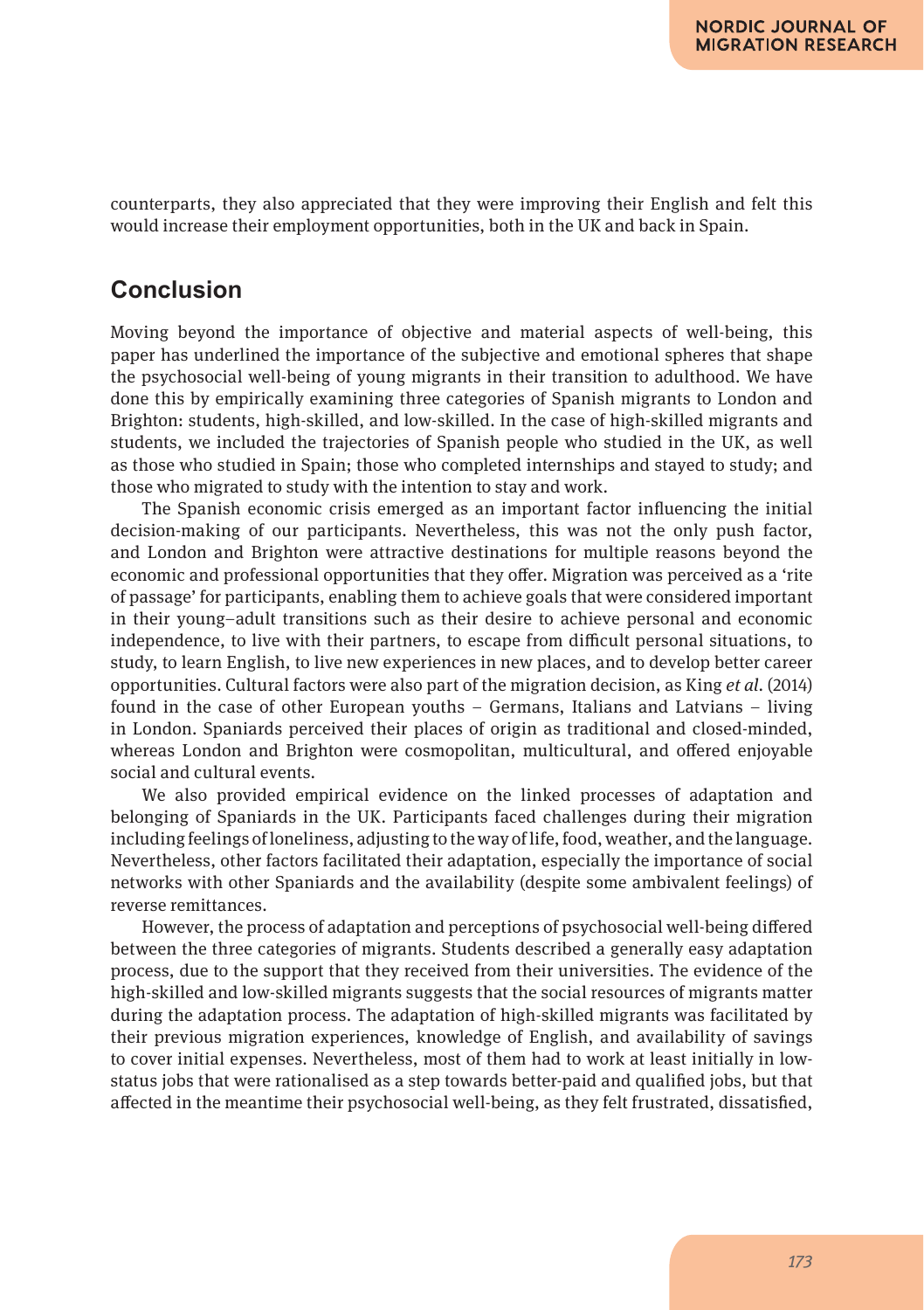and sometimes ashamed. Low-skilled migrants faced greater challenges in their quest for well-being. They arrived with little savings, few or no English skills, and depended more on their Spanish networks for their survival.

Another sphere explored in the interviews were Spaniards' perceptions of psychosocial well-being and ill-being. One key finding is the importance placed on the achievement of migration expectations linked to youth–adult transitions as a factor influencing psychosocial well-being. Against this, high living costs and health concerns detracted from participants' well-being. Once again, social networks with other Spaniards played an important role. Previous studies have stressed the importance of social networks for Spanish to migrate (Glorius 2016; Roca & Martín-Díaz 2017), but none of them have explored their value for psychosocial well-being in the destination, where they offer emotional support, reduced feelings of loneliness and stress, and opportunities for a social life.

The significance of our findings for migration studies are the following. First, our study resonates with the emerging literature on the synergies between migration, emotions, and psychosocial well-being (Boccagni & Baldassar 2015; Svasek 2010; Vathi 2017; Wright 2012). Our findings complement previous research that tended to stress the overriding importance of economic and employment expectations as the decisive factors of wellbeing. We have shown that without job satisfaction, or at the very least a decent salary to enable both survival and the achievement of other, non-work objectives (such as travel in the quoted cases of Julian and Ines), it is difficult to attain that sense of psychosocial wellbeing which is not just a stable state but also an ongoing process towards betterment in the future. Nevertheless, our findings also suggest that although both well-being spheres – the economic-material and the subjective-emotional – have an influence on each other, one does not necessarily guarantee the other. For example, increased incomes generate improved material satisfaction, but some of our participants suffered feelings of loneliness and vulnerability. On the other hand, the purely emotional pay-offs from migration – which we called 'emotional capital' – can result in enhanced well-being if 'hearts are healed' through the relational aspects of the move, either reuniting with a partner and achieving independence from parental constraints or seeking solace in escape from a psychologically damaging situation. The existence of emotional capital among migrants is a novel finding from our research and a new analytical category to be added to the 'forms of capital' discussed by Bourdieu (1986), among others.

Finally, it is necessary to point out that our interviews took place before the Brexit referendum. Research on how and to what extent Brexit is influencing the psychosocial well-being of young migrants would contribute to our understanding of the effects of such geo-political structural factors on migration strategies and aspirations for the future. $^3$  While most of our participants aimed to stay in the UK for the time being, Brexit might well have changed future intentions. For example, our findings have shown that many Spaniards feel vulnerable in the UK because of feelings of loneliness, doubts about the health system, and precarious labour conditions. Brexit, the anti-migrant discourse surrounding it, and the resulting legal uncertainly regarding EU citizens in the UK are probably exacerbating these feelings.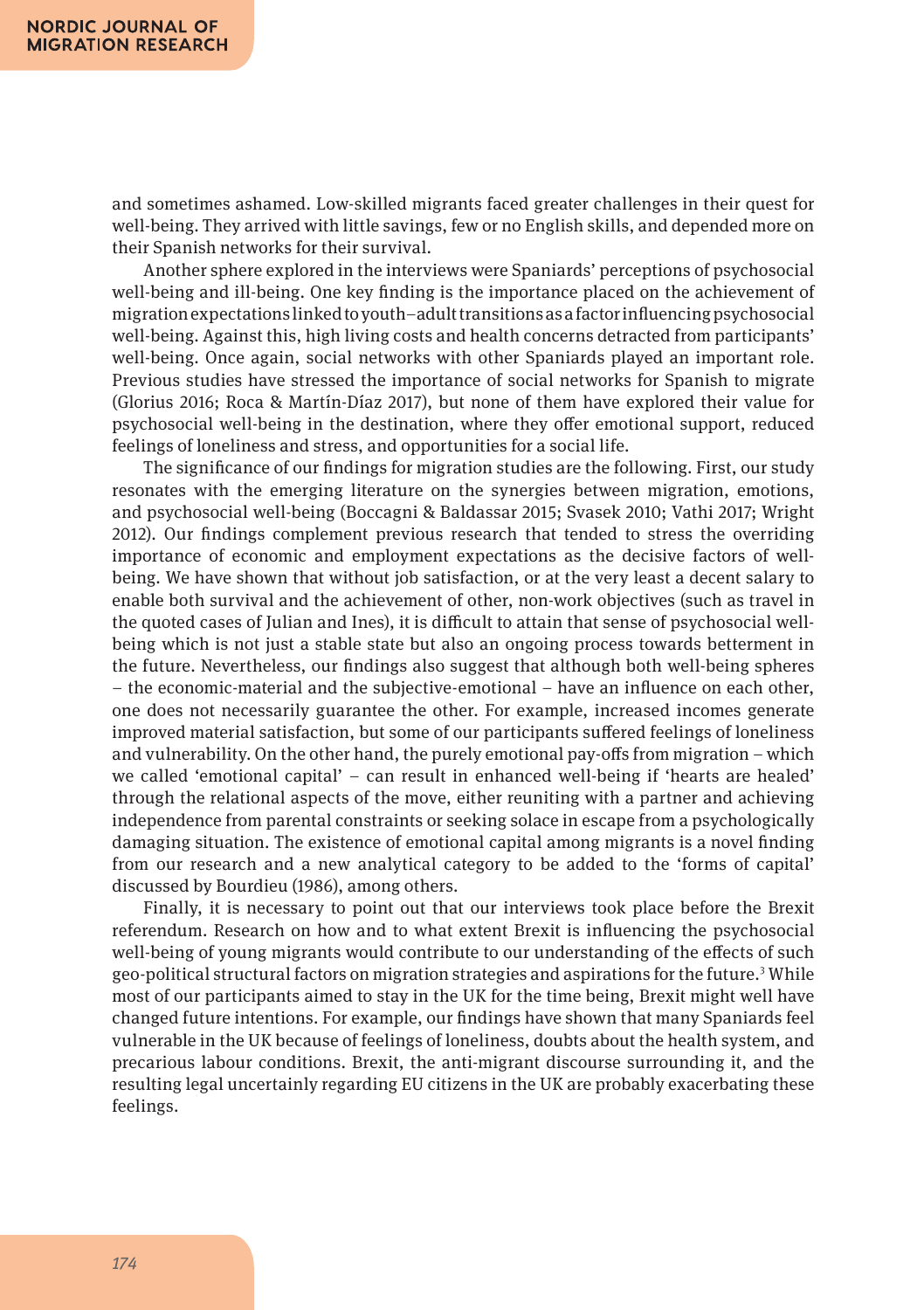## **Notes**

- 1. The YMOBILITY project ('Youth Mobility: Maximising Opportunities for Individuals, Labour Markets and Regions in Europe') is a programme of joint research funded by Horizon 2020 across the three years 2015–2018. It is coordinated by the University of Rome 'La Sapienza' and consists of nine partner countries: UK, Germany, Sweden, Ireland, Spain, Italy, Romania, Latvia, and Slovakia. For more details, see www. ymobility.eu.
- 2. Beyond the Spanish literature, other studies also discuss the different kinds and levels of social support that young migrants from the same ethnic group provide to each other in the UK, such as Poles (White & Ryan 2008), Italians (Scotto 2015), Germans (Mueller 2015), and migrants from the Baltic states and other post-socialist countries (Lulle & Jurkane-Hobein 2017).
- 3. Other outputs from the YMOBILITY project are examining the disruptive effects of Brexit on the lives of EU migrants in the UK: see Lulle, Moroşanu & King (2018).

## **References**

#### 

- Bak-Klimek, A, Karatzias, T, Elliott, L & Maclean, R 2015, 'The determinants of well-being among international economic immigrants: a systematic literature review and metaanalysis', *Applied Research in Quality of Life,* vol. 10, no. 1, pp. 161-188, DOI:10.1007/ s11482-013-9297-8.
- Benton, M & Petrovic, M 2013, *How free is free movement? Dynamics and drivers of mobility within the European Union*, Migration Policy Institute Europe, Brussels.
- Bhugra, D 2004, 'Migration and mental health', *Acta Psychiatrica Scandinavica,* vol. 109, no. 4, pp. 243-258.
- Boccagni, P & Baldassar, L 2015, 'Emotions on the move: mapping the emergent field of emotion and migration', *Emotion, Space and Society,* vol. 16, pp. 73-80, DOI:10.1016/j. emospa.2015.06.009.
- Bourdieu, P 1986, 'The forms of capital' in *Handbook for theory and research for the sociology of education,* ed JG Richardson, Greenwood Press, New York, pp. 241-258.
- Bygnes, S & Erdal, MB 2017, 'Liquid migration, grounded lives: considerations about future mobility and settlement among Polish and Spanish migrants', *Journal of Ethnic and Migration Studies,* vol. 43, no. 1, pp. 102-118, DOI:10.1080/1369183X.2016.1211004.
- Cottingham, M 2016, 'Theorizing emotional capital', *Theory and Society*, vol. 45, no. 5, pp. 451-470, DOI: 10.1007/s11186-016-9278-7.
- Department for Work and Pensions 2017, *National Insurance Numbers Allocated to Adult Overseas Nationals. Registrations to March 2017,* National Statistics. Available from: <https://www.gov.uk/government/uploads/system/uploads/attachment\_data/ file/615712/nino-registrations-adult-overseas-nationals-march-2017.pdf>. [Last accessed 16.12.2017].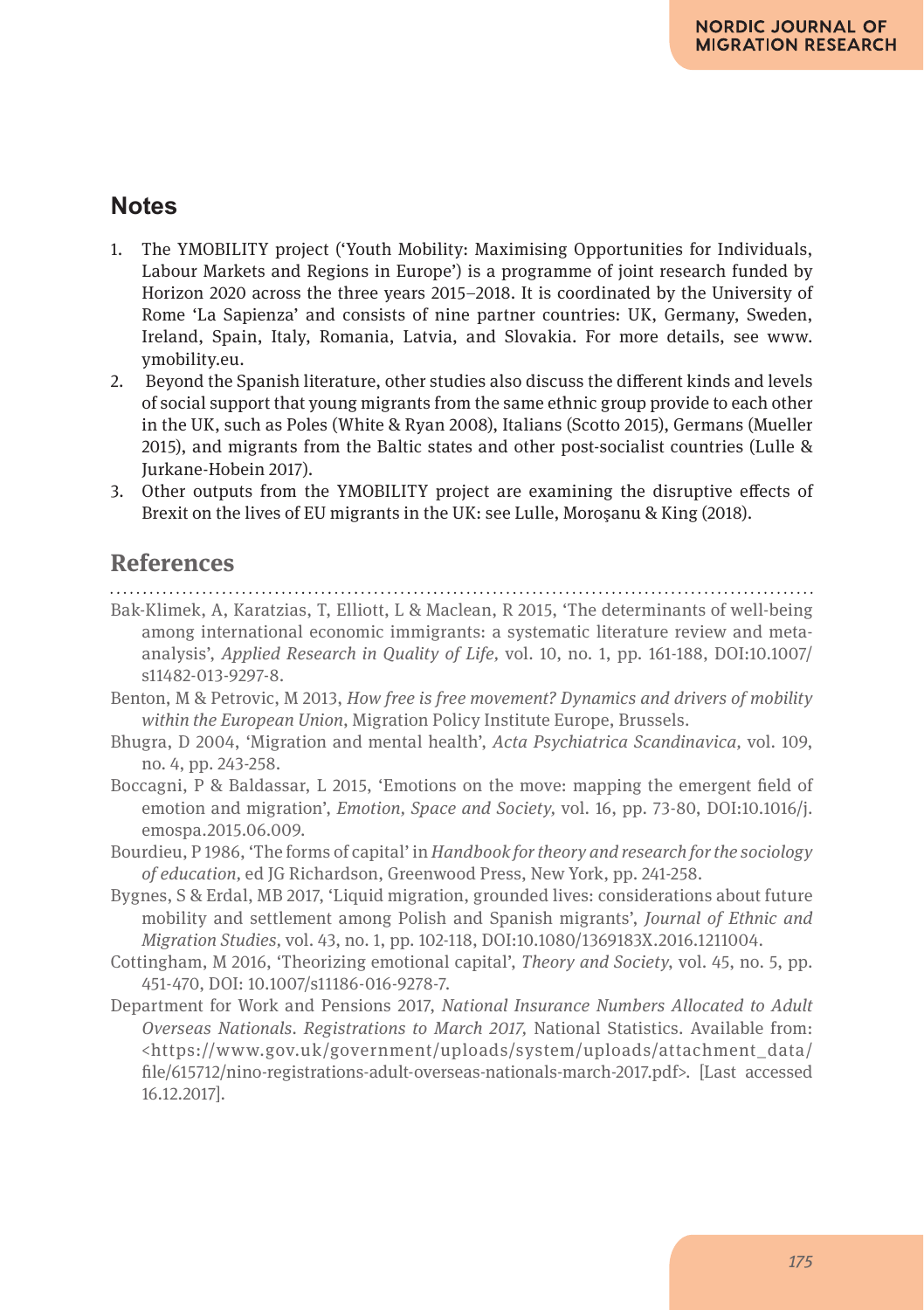- Dodge, R, Daly, AP, Huyton, J & Sanders, LD 2012, 'The challenge of defining wellbeing', *International Journal of Wellbeing,* vol. 2, no. 3, pp. 222-235, DOI:10.5502/ijw.v2i3.4.
- Dominguez-Mujica, J, Diaz-Hernandez, R & Parreño-Castellano, J 2016, 'Migrating abroad to get ahead: the emigration of young Spanish adults during the financial crisis (2008-2013)' in *Global Change and Human Mobility,* ed J Dominguez-Mujica, Springer, Singapore, pp. 203-223.
- Elgorriaga, E, Ibabe, I & Arnoso, A 2016, 'Spanish migrants to European Union countries: predictors of psychological adjustment', *International Journal of Social Psychology,* vol. 31, no. 2, pp. 317-351, DOI:10.1080/02134748.2016.1143178.
- Eurostat 2016, *Unemployment Rate by Sex and Age Groups, Adjusted.* Available from: <http://appsso.eurostat.ec.europa.eu/nui/show.do?dataset=une\_rt\_a&lang=en>. [Last accessed 7.12.2017].
- Glorius, B 2016, 'New "guest workers" from Spain? Exploring migration to Germany in the context of economic and societal change' in *Global Change and Human Mobility*, ed J Dominguez-Mujica, Springer, Singapore, pp. 225-247.
- Gonzalez-Ferrer, A 2013, *La nueva emigración española. Lo que sabemos y lo que no*, Laboratorio de alternativas, Madrid.
- Gray, B 2008, 'Putting emotion and reflexivity to work in researching migration', *Sociology,* vol. 42, no. 5, pp. 935-952, DOI:10.1177/0038038508094571.
- Huot, S, Dodson, B & Rudman, DL 2014, 'Negotiating belonging following migration: Exploring the relationship between place and identity in Francophone minority communities', *Canadian Geographer,* vol. 58, no. 3, pp. 329-340, DOI:10.1111/cag.12067.
- INJUVE 2014, *La emigración de los jóvenes españoles en el contexto de la crisis. Análisis y datos de un fenómeno difícil de cuantificar*, INJUVE, Madrid.
- IOM 2013, *World Migration Report. Migrant Well-Being and Development*, IOM, Geneva.
- Jendrissek, D 2016, 'Building a future in times of crisis: young, highly qualified migrants in the UK', *Journal of Contemporary European Studies,* vol. 24, no. 3, pp. 323-340, DOI: 10.1080/14782804.2015.1117965.
- King, R, Lulle, A, Conti, F, Mueller, D & Scotto, G 2014, 'The lure of London: a comparative study of recent graduate migration from Germany, Italy and Latvia', Working Paper 75, Sussex Centre for Migration Research, University of Sussex.
- Kulu, H & Milewski, N 2007, 'Family change and migration in the life course: an introduction', *Demographic Research,* vol. 17, no. 19, pp. 567-590, DOI:10.4054/DemRes.2007.17.19.
- Lulle, A & Jurkane-Hobein, I 2017, 'Strangers within? Russian-speakers' migration from Latvia to London: a study in power geometry and intersectionality', *Journal of Ethnic and Migration Studies*, vol. 43, no. 4, pp. 596-612, DOI: 10.1080/1369183X.2016.1249054.
- Lulle, A. Moroşanu, L & King, R 2018, 'And then came Brexit: experiences and future plans of young EU migrants in the London region', *Population, Space and Place,* vol. 24, no. 1, pp. 1-11. DOI: 10.1002/psp2122.
- Mähönen, TA, Leinonen, E & Jasinskaja‐Lahti, I 2013, 'Met expectations and the wellbeing of diaspora immigrants: a longitudinal study', *International Journal of Psychology*, vol. 48, no. 3, pp. 324-333, DOI:10.1080/00207594.2012.662278.